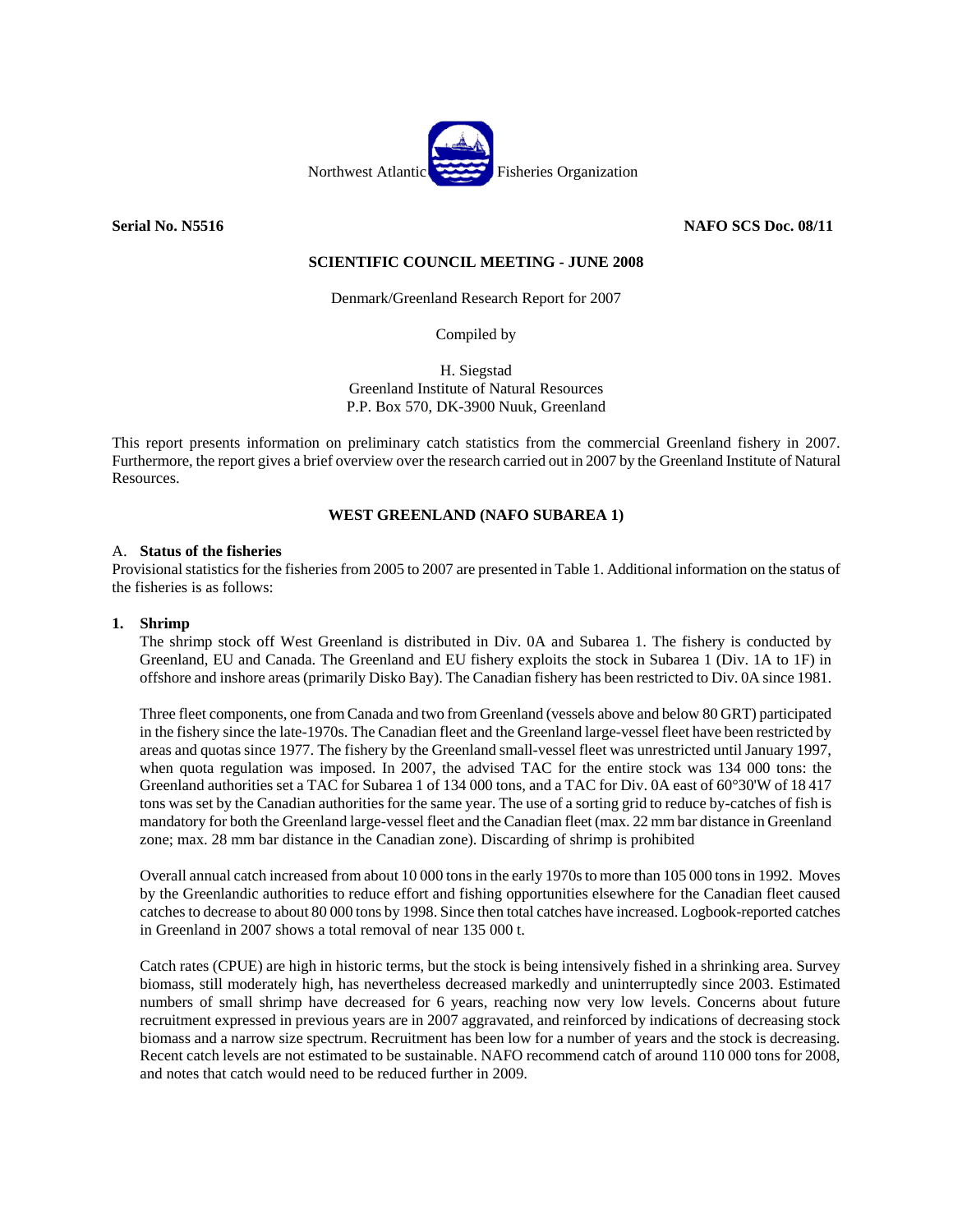## 2. **Greenland halibut**

The total catches of Greenland halibut by Greenland vessels in NAFO Subarea 1 (excluding Div. 1A inshore) amounted to 7 401 tons in 2007. 5 596 tons were taken off shore in Div. 1AB(north) and 1 651 tons were taken off shore in Div 1C -1F (south), mainly in Div. 1D, while 154 tons was taken inshore in Div. 1B-1F. The offshore catches were exclusively taken by trawlers (Fig. 1.), while the inshore catches were taken mainly by gill net. The inshore fishery in Div. 1A in 2007 was concentrated in three areas in Disko Bay (10 381tons ) Uummannaq (5 318 tons) and Upernavik (4 876tons). A minor fishery is also conducted in northernmost part of Greenland: Thule, where 14 tons is reported in 2006, so far no catch reports for 2007 are available from that area. The fishery is conducted by long lines and gill nets.

*Commercial fisheries data.* CPUE data, based on logbooks reported to the Greenland authorities, were available from four Greenland trawlers. The CPUE for the large trawlers that have participated in the fishery in resent years in Div 1AB increased from 0.87 ton/hr in 2003 to 0.95 ton/hr 2004 and further to 1.1 ton/hr. in 2005 and stayed at that level in 2006 (1.06). CPUE was back at the 2004 level, 0.96 ton/hr, in 2007. In Div. 1CD the CPUE increased gradually from 0.75 ton/hr in 2003 to 0.99 ton/hr in 2005 and stayed at that level in 2006 (1.02 tons/hr). CPUE decreased to 0.90 ton/hr in 2007. The decrease was caused by a reduction on about 30% compared to 2006 for one of the trawlers. The other trawler showed and increase in CPUE compared to 2006.

A small trawler, relatively new in the fishery, had increasing CPUE between 2005 and 2006 in Div. 1CD and stable CPUE in Div. 1AB, In 2007 CPUE in 1CD decreased to slightly above the 2005 level. CPUE in Div. 1AB also showed a decrease.

## 3. **Cod**

Cod in Greenland derives from three stock components, labeled by their spawning areas: I) an offshore Greenland spawning stock, II) inshore West Greenland fiords spawning populations, and III) Icelandic spawned cod that drift to Greenland with the Irminger current. It is not feasible to sample and assess stock status of the various stock components are assessed together and the stocks are assessed by ICES see the North-western Working Group (NWWG) report, April 2008 and ACFM report 2008. Management considerations from the ACFM were that "A multi-annual management plan should include monitoring the trajectory of the stock, clearly stating specified reopening criteria, and monitoring the fishery when it is reopened. The cod fishery in Greenland consists of two components, an offshore fishery and an inshore fishery.

The offshore fishery completely collapsed in 1993. From 1994 to 2001 no directed offshore cod fishery has taken place. From 2001 catches increased steadily and offshore catches amounted to 4841 tons in 2007. Catches is distributed as: long-line 441 tons in East Greenland and 32 tons in West Greenland; trawl 2780 tons in East Greenland and 1588 tons in West Greenland. The inshore cod fishery at West Greenland is since 1992 assumed to be based on self-sustained fjord populations. From 1993 to 2001 the inshore catches were low – in the range 500-2 000t. Inshore catches have since increased to reach 7388 tons in 2006. In 2007 the inshore catches amounted to 11693 t. The catches were taken all along West Greenland from NAFO Div. 1A to 1F. Catches were highest between June and September which is the main period of the pound-net fishery.

The offshore Greenland spawning component has not been fished during the last 15 years. Surveys and exploratory fishery now suggest dense concentrations of large spawning cod in East Greenland north of 63°N. The area is limited in distribution compared to the spawning grounds observed historically. Recruitments in the offshore area have improved since the end of the 1990s although it is still low compared to the recruitments before the stock was depleted. Inshore spawning occurs in many fiords and recruitment has increased in recent years in the areas surveyed. Recruitment is now well above the lows observed in the late 1990's. The landings by the coastal fleet component have increased by a factor of ten over the last decade".

#### 4. **Salmon**

The salmon caught in the West Greenland fishery are mostly (>90%) non-maturing 1SW salmon, most of which are destined to return to home waters in Europe or North America as MSW fish if they survive. The abundance of nonmaturing 1SW salmon has declined steadily during the last 30 years both in the Southern European and the North American continental areas. The percentage of North American salmon in the West Greenland catch has averaged approximately 70% from 2000 to 2006. In 2007 the percentage of NA salmon is 82%.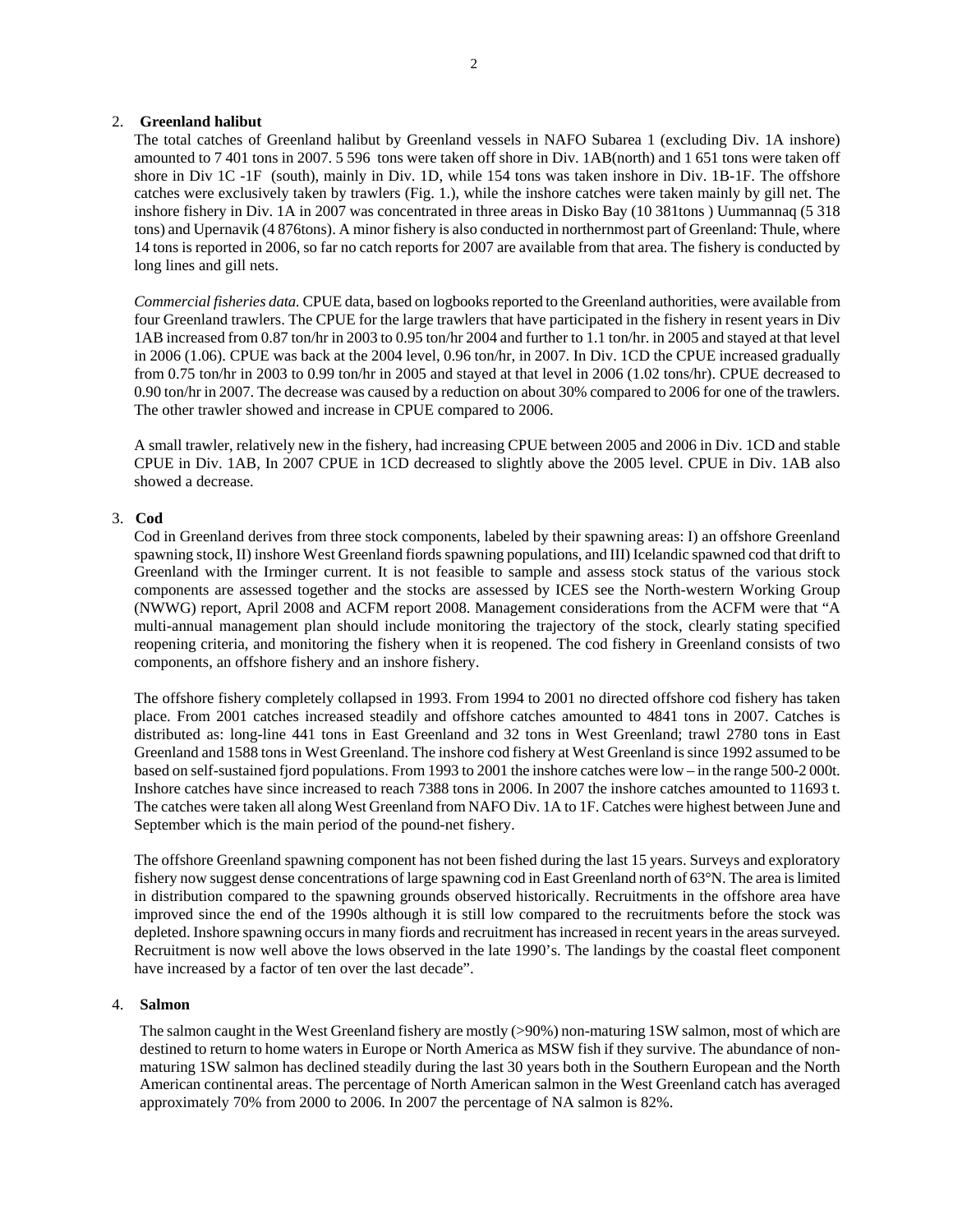In West Greenland total nominal catches in 2007 amounted to 25 tons. The advice generated by ICES (WGNAS report 2008) is in response to terms of reference posed by the North Atlantic Salmon Conservation Organization (NASCO), pursuant to its role in international management of salmon. NASCO's present management is directed towards reducing exploitation to increase spawning escapement to allow river‐specific CLs to be achieved. It is not possible to evaluate the extent to which the objectives of any significant management measures for the West Greenland Commission have been achieved, as an assessment of the status of the stocks for the North American Commission in 2007 was not performed. A full assessment is scheduled to occur in 2009 and the extent to which the objectives of any significant management measures for the West Greenland Commission have been achieved can be evaluated at that time. The North American stock complex is the primary contributor to the West Greenland fishery.

# 5. **Capelin**

The capelin fishery in West Greenland is carried out inshore and in the spawning season only (May-July). The main part of the catches amounted a total of 72 tons in 2006 is produced as whole frozen fish for bait and local consumption, while a smaller part is dried and stored as food for sledge dogs in the winter season. The majority of the catches were taken in Div. 1A. There are no data from catches in 2007.

## 6. **Redfish**

Two species of redfish of commercial interest occur off West Greenland inshore and offshore, golden redfish (*Sebastes marinus* L.) and deep-sea redfish (*Sebastes mentella* Travin). Relationships to other North Atlantic redfish stocks are unclear.

Redfish catches in West Greenland are reported as redfish (unspecified, mainly by-catch), golden redfish and beaked redfish (pelagic redfish). Reported catches of Golden redfish in 2007 was 114 tons. There is no forecast for golden and deep-sea redfish stocks in West Greenland and the advice from NAFO is "no direct fishery".

#### Pelagic redfish

The aggregations of pelagic redfish *S. mentella* found in the NAFO Convention Area belong to the same stock of pelagic redfish from the Irminger Sea. The stock is assessed by ICES (NWWG report 2008) and the assessment covers the pelagic redfish in ICES Divisions Va, Vb, and XIV and in the NAFO Div. 1F, 2H and 2J. ACFM has advised for 2009 that catches of pelagic *S. mentella* are set at 20 000 t as a starting point for the adaptive part of the management plan.

The pelagic fishery on *S. mentella* in NAFO Div. 1F started in 1999. Since 2000, significant catches were taken in NAFO Divisions 1F and 2J, up to 32 000 t (20% of total catches) in 2003. In 2007, however, only 5 600 t (9% of the total catches) were taken in the NAFO area. The Greenland fleet has reported a total catch of pelagic *S. mentella* of 1961 tons in 2007, mainly caught in ICES Divisions.

# 7. **Grenadiers**

There are two species of grenadiers of commercial interest in Greenland: roundnose grenadier and roughead grenadier. All catches are, however, reported as roundnose grenadier. The catch reported is taken as by-catch in the Greenland halibut fishery. 10 tons grenadier has been reported in 2007 from the inshore fisheries in NAFO Div. 1A and around 20 tons in the offshore fishery for Greenland halibut in SA1. No forecast – the biological advice is "no direct fishery".

#### 8. **Snow Crab**

The snow crab stock for the fisheries is distributed in the Div. 0A along the west coast of Greenland. The fishery is conducted mainly by Greenland vessels and only one vessel from EU. The EU fishery is restricted to the offshore areas of West Greenland.

Since 2004, the crab resource has been managed in 6 areas (from North to South: Upernavik, Uummannaq-Disko Bay, Sisimiut, Maniitsoq-Kangaamiut, Nuuk-Paamiut and Narsaq-Qaqortoq). The fishing fleet is made up of two components; small vessels (less than 75 GRT), which have exclusive rights for fishing inshore within the basis-line as well as offshore. Small vessels are, however, restricted to fishing in only 1 management area during the year. Large vessels (greater than 75 GRT) may only fish in all offshore areas (outside the basis-line), but not within the "Crab Boxes". Total allowable catch (TAC) restrictions have been imposed since 1995, but have only limited the catch in some areas since 2004.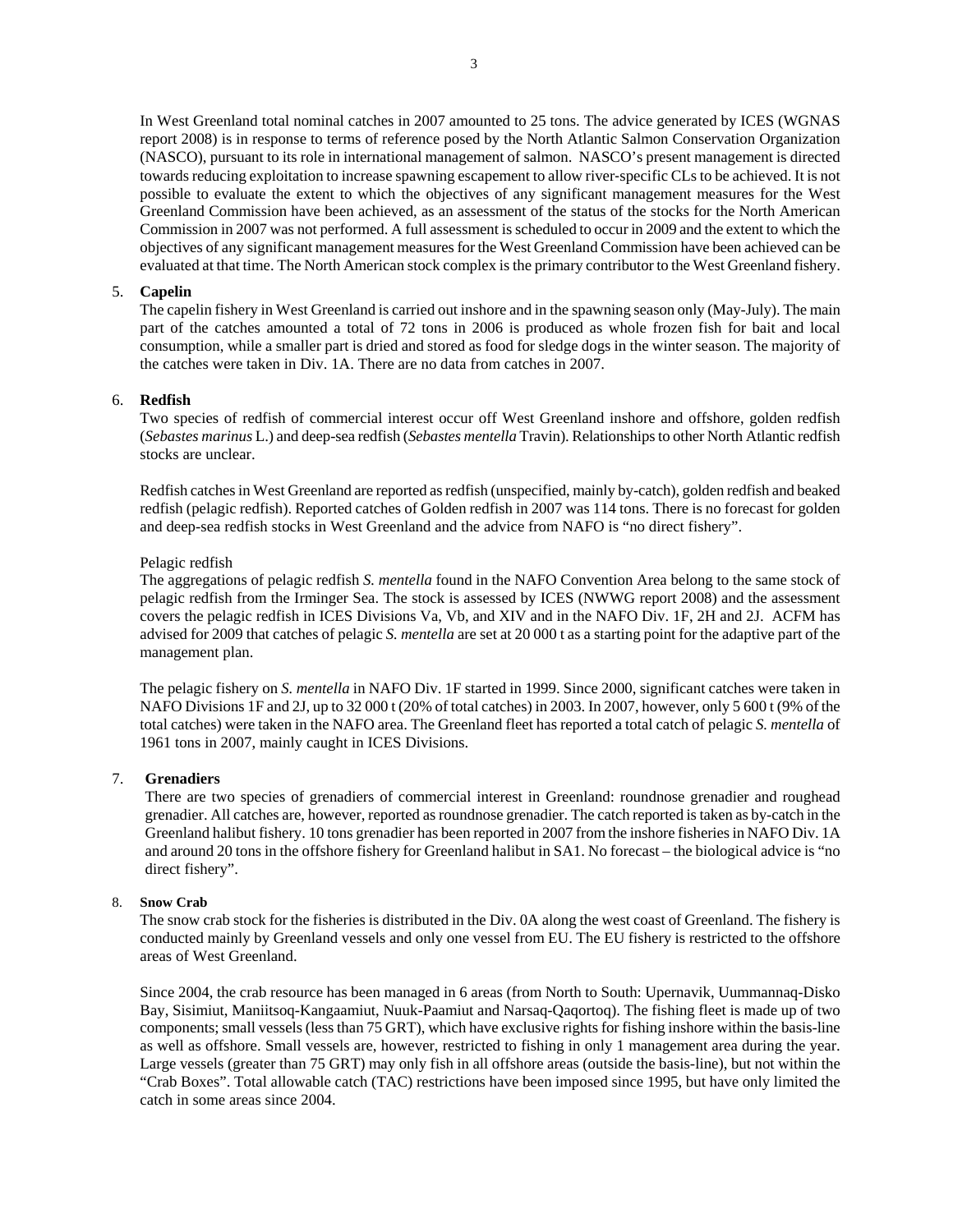The number of vessels with licenses to participate in the snow crab fishery increased from 1999 to 2002 from approximately 120 vessels to 374 vessels. Since then the number of both large and small vessels have decreased substantially as the abundance of the resource has also declined. From 2004 to 2007 the number of active license holders in all management areas decreased by 55%.

The total catch in NAFO Subarea 1 peaked in 2001 with approximately 15.000 tons. From 2001 to 2007 total catch decreased approximately 86% to 2.000 tons (table 1). Most of the landings are based on fishery in the management areas Disko Bay-Uummannaq, Sisimiut and Nuuk-Paamiut. The total fishing effort (trap hauls) has declined by 81% since 2001 (from 3,416 to 665 thousand trap hauls during 2001-2006). The decline has been mostly due to a declining number of participants in the fishery. Preliminary and incomplete logbook data for 2007 shows total effort is 240 thousand trap hauls.

## **9. Scallops**

Total catches of scallops in NAFO Subarea 1 amounted to 1.304 tons in 2007. A total quota for scallops in 2007was set at 2.220 tons. All catches are taken in inshore areas in Div. 1A, 1B, 1C and 1D. New fishing grounds near Sisimiut (1B) was found in 2003 and quota for two new areas was introduced in 2004.

## 10. **Lumpfish**

Total catches of lumpfish in NAFO Subarea 1 increased from 1.200 tons in 2000 to almost 9.000 tons in 2003. Catches has remain on this level since until 2006. Catches in 2007 decreased to 2.977 tons. Catches are taken in inshore areas in Div. 1A, 1B, 1C, 1D, 1E and 1F. The fishery is conducted over a short time period of one to two months and over a vast coastline from 59° N to 72° N.

## B. **Special Research Studies**

## 1. **Environmental Studies**

#### a. **Hydrography Studies**

A survey of oceanographic stations along the West Greenland standard sections was carried out in 2007. The time series of mid-June temperatures and salinities on top of Fylla Bank (st.2) show only slightly above average conditions indicating normalization relative to the recent extreme warming.

The presence of Irminger Water in the West Greenland waters is above normal in 2007. Pure Irminger Water was observed at the sections off Cape Farewell and Cape Desolation, and Modified Irminger Water could be traced north to the Maniitsoq section. The waters of Atlantic origin were warmer than normal, but their salinities were just above normal. The mean (400–600 m) salinity west of Fylla Bank (st.4) was only slightly above normal while the temperature was 0.4°C above normal. However, mean temperatures and salinities for the same depth interval for Maniitsoq and Sisimiut were among the highest observed consistent with the large scale settings in the Subpolar North Atlantic. As for the Irminger Water, the presence of Polar Water is also slightly above normal in 2007. The extension of multi-year-ice ("Storis") encountered during the survey was about normal. West of Fylla Bank a clear cold Polar Water core was observed, which had about normal temperature and salinity, but further north west of "Sukkertop Banke" and "Store Hellefiskebanke" the surface temperatures was colder than normal.

# 2. **Biological Studies**

### a) **Shrimp**

The series of annual stratified-random trawl surveys initiated in 1988 was continued in 2006. In July-August 212 research trawl hauls were made in the major parts of the distribution area of the West Greenland shrimp stock, including areas in Subarea 0 and the inshore areas in Disko Bay and Vaigat.

The survey biomass indices indicated a fairly stable stock size from 1988 to 1997. Survey estimates of total biomass of Northern shrimp off West Greenland showed little variation over the initial ten-year period, but after a comparatively low estimate of 178 000 tons in 1997 the biomass increased steadily to 598 000 tons in 2003.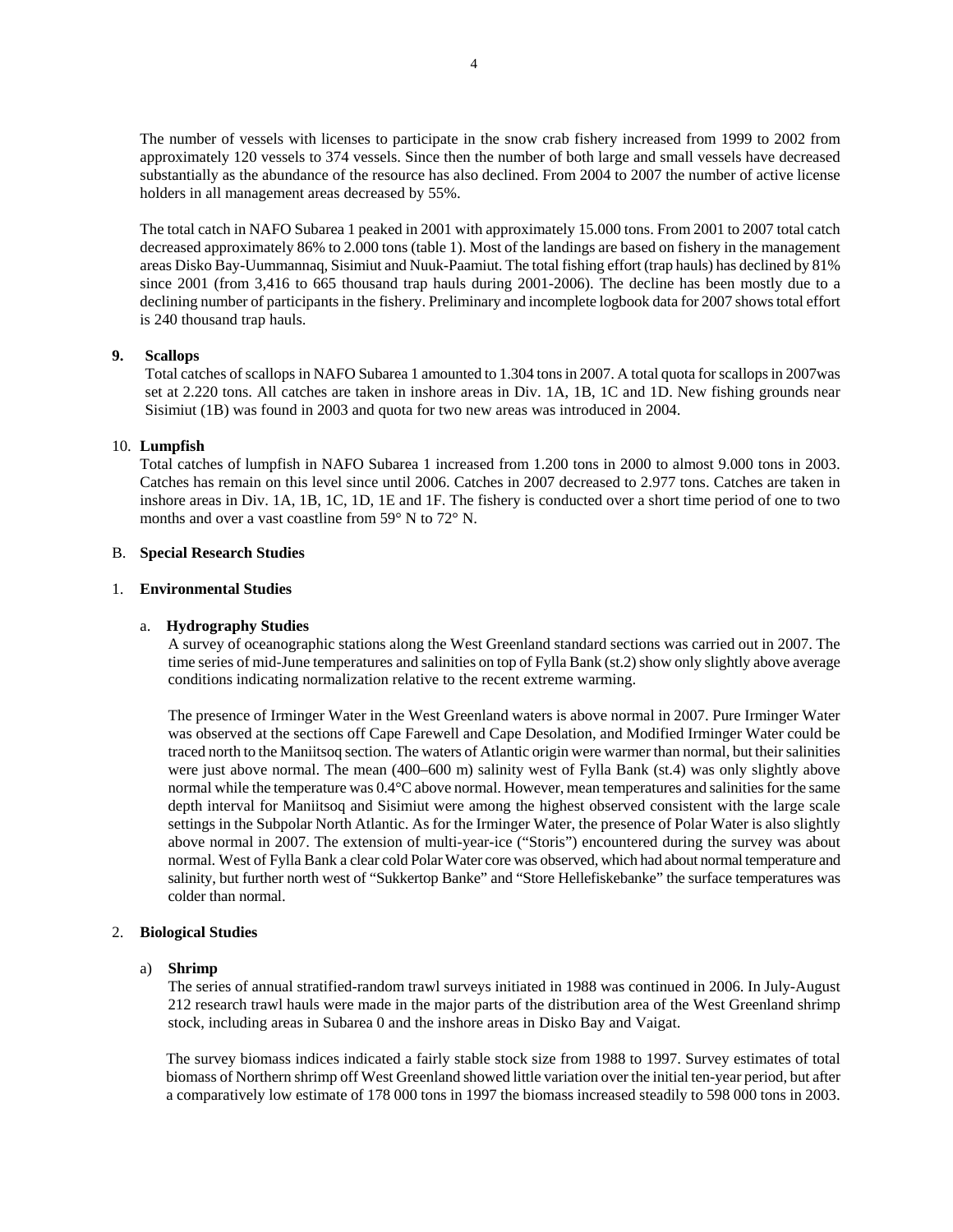This record high value was followed by continuous decline to 350 000 tons in 2007. The decline in total biomass observed since 2003 occurred predominantly the in offshore area off southwest Greenland.

Numbers for shrimp at age 2 from the research trawl survey peaked in 2001, but have since continually decreased, have been below average since 2003, and in 2007 have reached a record low, at about 7% of the 2001 peak and 15% of the series mean. Prospects for recruitment to the fishable stock are bleak.

# b) **Greenland halibut**

A Greenland offshore trawl survey for Greenland halibut was initiated in 1997. The survey is a continuing of the joint Japanese/Greenland survey carried out in the period 1987-95. In 1997-2005 the survey covered NAFO Div. 1C and 1D between the 3 nm line and the 200 nm line or the midline against Canada at depths between 400 and 1500 m. In 2001 the survey area was expanded to include NAFO Div. 1B-1A (to 74°N) and in 2004 a survey was conducted in the northern part of the Baffin Bay (73°N-77°N) (Div. 1A) at depths down to 1500 m. In 2007 there were made 50 successful hauls in Div. 1CD.

During the survey Greenland halibut were tagged with floy-tags in the southern Baffin Bay area in order to investigate the relationship between Greenland halibut in Baffin Bay and Davis Strait. In total 8257 Greenland halibut were tagged. 383 were tagged in the inshore area Vaigat, 6063 at two positions west of Disko Island (Div. 1A) and 1811 off Canada in the southern part of Div. 0A. About 3200 specimens were also injected with  $SrCl<sub>2</sub>$  in the stomach cavity.  $SrCl<sub>2</sub>$  is incorporated in the otoliths and it should hence be possible to investigate growth of otoliths (See SCR this meeting).

A longline survey for Greenland halibut in the inshore areas of Disko Bay, Uummannaq, and Upernavik was initiated in 1993. No longline survey was conducted 2002 due to technical problems. In 2007 the longline survey was conducted in Uummannaq, and a gillnet and longline calibration survey was conducted in Disko Bay.

Since 2001 a gillnet survey was initiated in the Disko Bay area. In 2007 a total of 30 gillnet settings were made along 4 transects. Each gillnet was compiled of 4 different nets, each with a different mesh size (46, 55, 60 and 70 mm stretch meshes). The distribution pattern showed a markedly higher density of Greenland halibut in the mouth of the ice fjords.

# c) **Cod survey**

A survey using gangs of gill nets with different mesh-sizes has been developed and used since 1985 with the objective of assessing the abundance of age 2 and age 3 cod in the inshore areas. The indices in all areas (NAFO 1B, 1D and 1F) are generally above the levels observed during the 1990's.

An annual stratified random trawl survey has been conducted since 1988 in West Greenland between 59º15'N and 72º30'N and the inshore area of Disko Bay from the 3 mile limit down to the 600 m. The main purpose of the survey is to evaluate the biomass and abundance of the Northern shrimp (*Pandalus borealis*), but since 1992 data on fish species have been included.

Until 2001 the survey biomass of cod was below 1,000 tons but increased to about 2,300tons in 2004 and continued to increase thereafter. In 2007 biomass and abundance indices were estimated at 28,488 tons and 52.5 mill individuals, corresponding to +16% and -23% when compared to the 2006 values. Since 2005 then the biomass and abundance has been dominated by the 2003 and the 2005 year-classes. The 2005 year-class size is measured at 33% of the 2003 year-class, measured at age 2. The two dominating year-classes differ with respect to distribution. The 2003 year-class was almost exclusively found in the most southern area of NAFO Div. 1F whereas the 2005 year-class appears rather evenly distributed along West Greenland. The very southern distribution of the 2003 year-class is similarly reflected in the commercial fisheries that almost entirely took place in Div. 1F.

#### d) **Snow Crab**

Annual monitoring program (trap survey) was initiated in 1997 in Disko Bay (Div. 1A) and Sisimiut (Div. 1B). Since 2001 annual offshore trap survey has been conducted in more southern areas in West Greenland (Div. 1C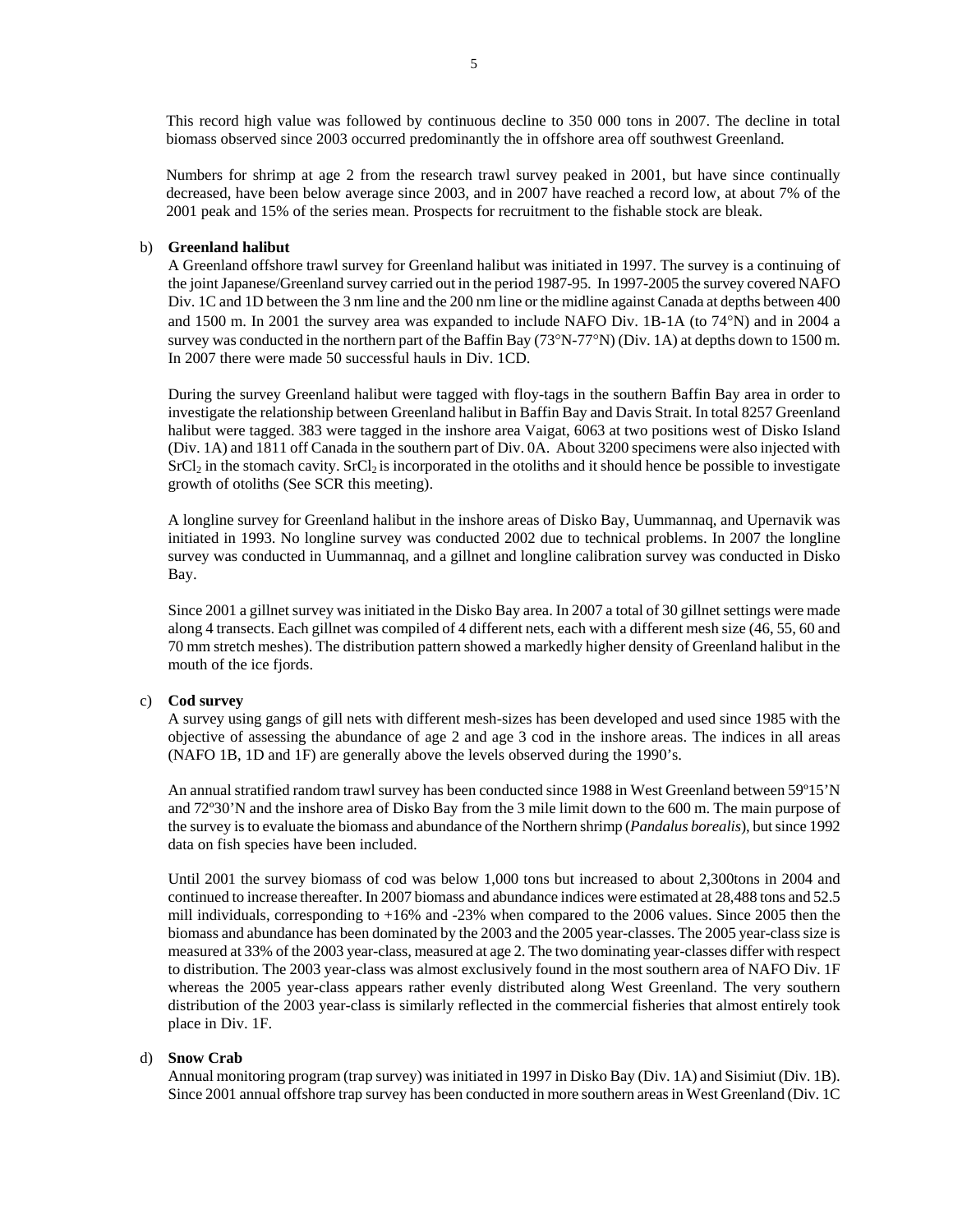and 1D). Large and small meshed conical traps are used. All snow crab were enumerated by sex, carapace width and carapace condition. The chelae height was measured in males and the abdomen width in females, respectively for maturity determination. Egg development stage in females was also determined and females were sampled in relation fecundity studies.

The objective of both monitoring programs is to assess the abundance of snow crab in inshore and offshore waters of Greenland. Results from this survey are presented in the Technical Report Series of the Greenland Institute of Natural Research.

In 2007 surveys in Div. 1A and 1B were conducted in May/June with the research vessel "Adolf Jensen". Results suggest that the resource show signs of minor recovery of the stock in some of the management areas, however over all the stock is situated still at a low level. An exception is in the northern part of Disko Bay where decreasing trends has been observed. Recruitment prospects are at a low level in all areas.

#### e) **Marine mammals**

Studies of white whale and narwhal continued in 2007 and details are being reported to JCCM and NAMMCO. In 2007 also studies of minke whale, fin whale and humpback whale continued. Monitoring study on large cetaceans is being reported to IWC. Studies of harp and hooded seals are being reported to the Joint ICES/NAFO Working Group on Harp and Hooded Seals.

## f) **Special studies**

A Ph.D. project, initiated in 2004, is studying the reproductive potential of snow crab in the coastal waters of West Greenland. The present study will use existing data and data collected in fieldwork surveys in Div. 1A, 1B and 1D. Exploited and non-exploited stocks will be examined as well as temperature effects. Life history traits will be related to aspects of snow crab reproductive potential at three study sites: Disko Bay (north), Sisimiut (middle) and Nuuk (south). The study will contribute to a better understanding of the reproductive potential in the snow crab fisheries resource, and provide essential base line information for adaptive management and conservation strategies.

# **GREENLAND FISHERY IN OTHER NAFO SUBAREAS**

### A. **Status of the fisheries**

In 2007 one Greenland vessels was engaged in shrimp fishery at Grand Bank (NAFO Div. 3L) and reported catch from 3L amounted to 452 tons. 0 tons was reported from Flemish Cap (NAFO Div. 3M).

#### **References**

Anon. 2007. Scientific Council Reports. Northwest Atlantic Fisheries organization. Dartmouth Canada 2007.

Ribergaard, M.H. and Buch, E. 2008. Oceanographic Investigations off West Greenland 2007. *NAFO Scientific Council Documents* **08/03**

JØRGENSEN, O.A. , 2008. Survey for Greenland Halibut in NAFO Divisions 1C-1D, 2007**.** *NAFO SCR Doc.*, No. 07/xx, Serial No. NXXX.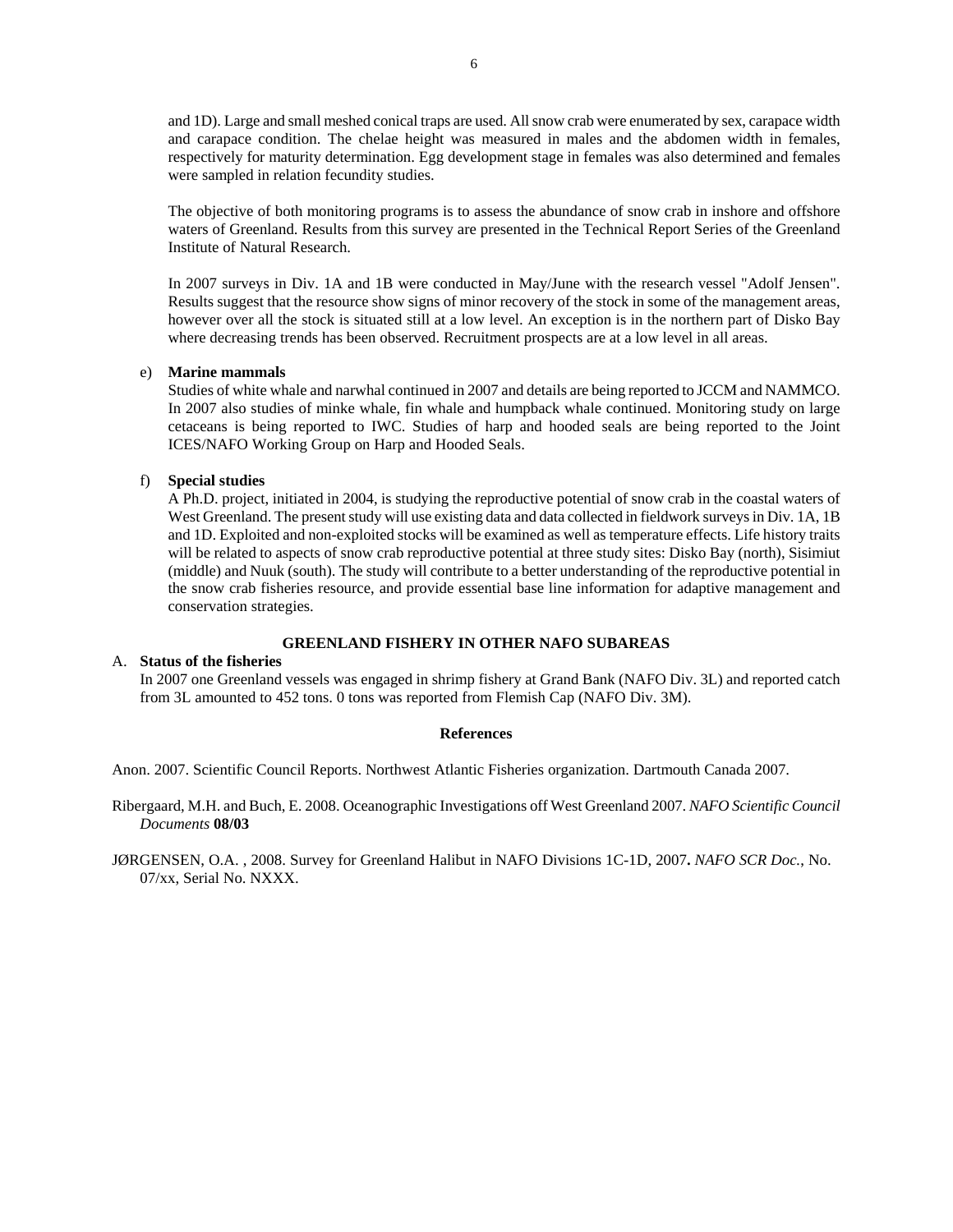|                                       | <b>NAFO SA</b>         |           |           |                |        |
|---------------------------------------|------------------------|-----------|-----------|----------------|--------|
|                                       | Div. 1A, B, C, D, E, F |           |           | Div 3M         | Div 3L |
|                                       | Estimated              | Estimated | Estimated |                |        |
|                                       | catch                  | catch     | catch     | Catch          | Catch  |
| <b>Species</b>                        | 2005*                  | 2006*     | 2007*     | 2007           | 2007   |
| <b>American Plaice</b>                | $\Omega$               | nd        | nd        |                |        |
| Arctic char                           | 10                     | 54        | nd        |                |        |
| Atlantic halibut                      | $\mathbf{0}$           | 14        | nd        |                |        |
| Atlantic salmon                       | 15                     | 22        | 25        |                |        |
| Atlantic cod                          | 6,118                  | 7,813     | 13,313    |                |        |
| Capelin                               | 71                     | 72        | nd        |                |        |
| Crabs                                 | 5,360                  | 3,482     | 2,488     |                |        |
| Greenland cod                         | 1,080                  | 1,085     | 309       |                |        |
| Greenland halibut                     | 28,139                 | 31,160    | 27,976    |                |        |
| Grenadiers                            | 3                      | 20        | 30        |                |        |
| Haddoc                                | nd                     | nd        | nd        |                |        |
| Lumpfish                              | 8,960                  | 8,754     | 2,977     |                |        |
| Polar cod                             | 23                     | 2         | nd        |                |        |
| Redfish (unspecified - bycatch maily) | 400                    | nd        | nd        |                |        |
| Pelagic redfish                       | 1,431                  | 744       | 1,961     |                |        |
| Redfish golden                        | 179                    | 287       | 114       |                |        |
| Saithe                                | $\Omega$               | $\Omega$  | 5         |                |        |
| Scallops                              | 1,399                  | 1,905     | 1,304     |                |        |
| <b>Shark</b>                          | 1                      | nd        | nd        |                |        |
| Shrimp (P.boreallis)                  | 131,630                | 126,964   | 127,543   | $\overline{0}$ | 452    |
| Shrimp (P.montagui)                   | nd                     | nd        | nd        |                |        |
| <b>Skate</b>                          | nd                     | nd        | nd        |                |        |
| Wolffishes                            | 248                    | 644       | 603       |                |        |
| Fish not specified                    | nd                     | nd        | nd        |                |        |
| Sum total                             | 185,067                | 183,022   | 178,648   |                | 452    |

**Table 1.** Estimated catches (tons) by Greenland vessels at West Greenland (NAFO Subarea 1) in 2004-2007.

\* Catch figures from recent years are provisional.